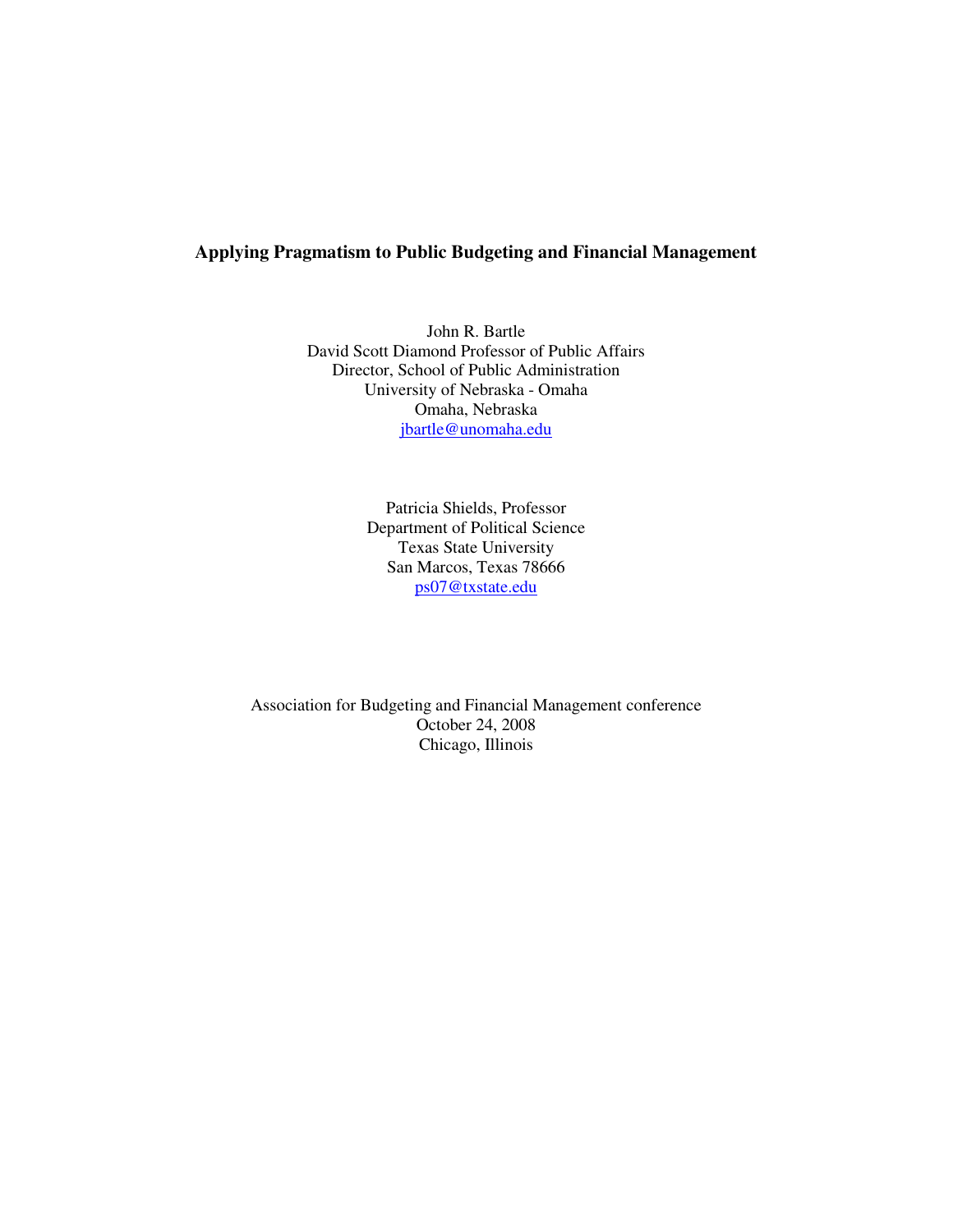# **Applying Pragmatism to Public Budgeting and Financial Management**

#### Abstract

Pragmatism is a philosophy that emphasizes learning through action and building a knowledge base from experience and reflection. It is a potentially compelling approach for public budgeting and financial management. The largely normative theories of public finance, public financial management and public budgeting are examined and critiqued. We do not seek to abandon these valuable contributions to practice, however they often fail to describe and explain the practices of the field. In some cases, the norms prescribed may not be shared by government officials and citizens, and thus the management or policy prescription become unhelpful. We believe theory should guide practice, but theory must also be informed by practice. We seek to establish a better basis to understand the structure and evolution of government budgeting and finance, and to help practitioners face difficult situations that call for workable solutions.

The classical pragmatism of Charles Sanders Peirce, John Dewey, William James, Oliver Wendell Holmes, Jr. and Jane Addams is presented and applied to the theories of public finance, budgeting and financial management. Pragmatism focuses on inquiry and the problematic situation. Theories are viewed as tools to resolve the problematic situation. And, just as there are often many tools used to approach a problematic situation, there are many theories that, like tools or maps, are judged by their usefulness. This orientation makes sense for financial management because like all managers, they are focused on solutions to problems and cannot be wedded to academic theories to guide their action when the elected officials and citizens they serve need a solution.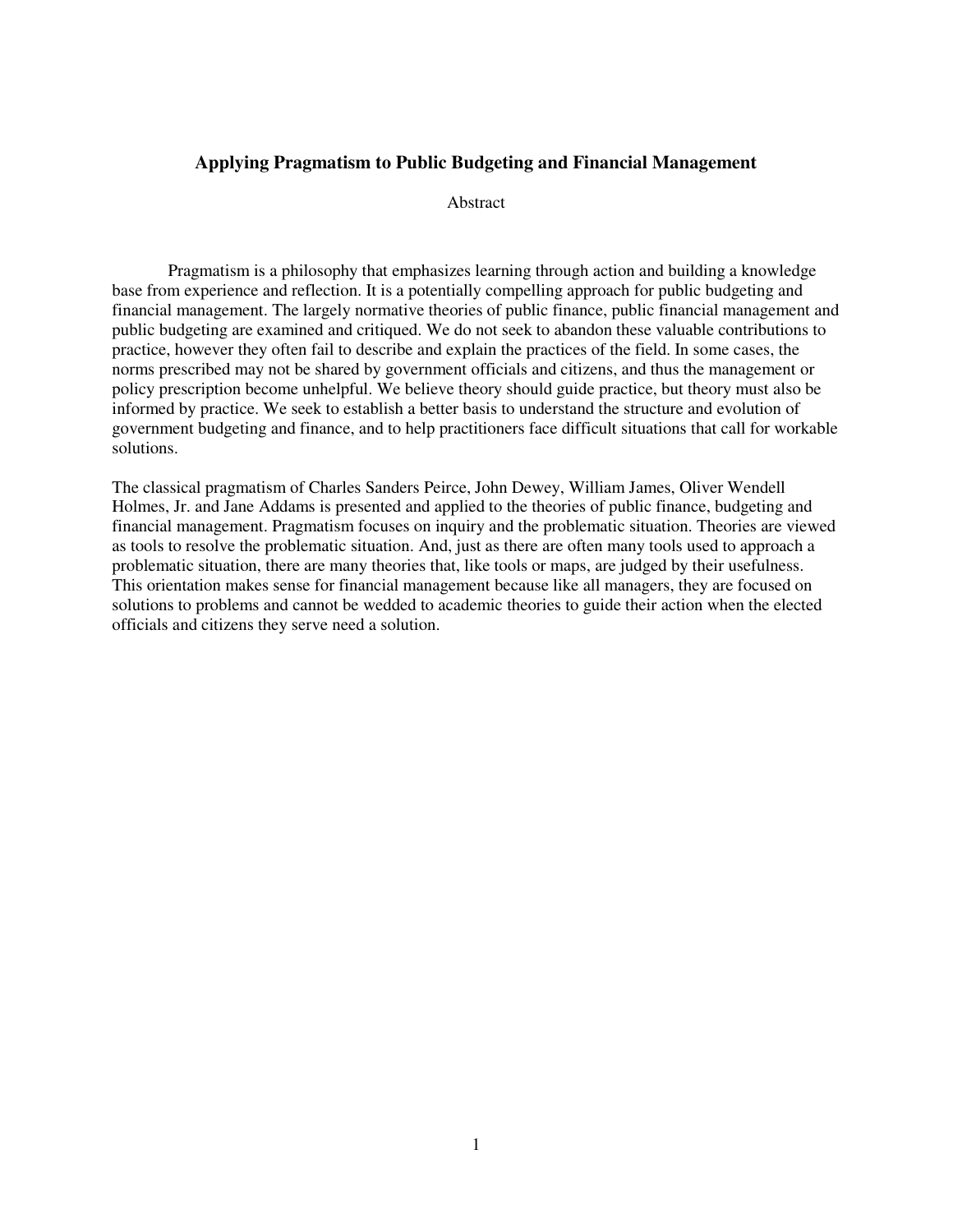#### **Applying Pragmatism to Public Budgeting and Financial Management**

*Making the fiscal system work is, after all, a large part of making democracy function.* (Musgrave and Musgrave, 1973, xiv)

#### **I. Introduction**

Pragmatism is a philosophy that emphasizes learning through action and building a knowledge base from experience and reflection. It is a potentially compelling approach to public administration generally, and public budgeting and financial management specifically (Shields, 2008). The approach is consistent with Musgrave and Musgrave's (1973) insight about the nature and purpose of public finance. This potential needs to be explored and its implications articulated.

Numerous theories have been applied to public finance, public budgeting and public financial management. As a philosophy, pragmatism is an overarching construct under which any theory can fit. A practitioner can "test" a theory to see if it is useful in resolving their problem, but if it is not, they can move on to use another theory. Whether a theory is true or false as a matter of epistemology is generally not the concern of a manager, rather the question is, is it useful or not in guiding action? Managers in one place may operate productively under the guidance of one theory, while those in another may follow a different theory. Thus pragmatism is a broader explanation of the local relevance of different theories.<sup>1</sup>

#### **II. A Brief Critique of Existing Theories**

The dominant theories of public finance<sup>2</sup> (PF) and public financial management (PFM) are largely normative. They focus on prescription drawing from certain sets of values and serve as models of practice. Existing theories are also ahistorical and generally do not take into account change over time. The historical development of government budgets and financial practices in the U.S., however, runs contrary to many of the prescriptions of these normative theories. The dominant theory of PF is also divorced from considerations of tax administration. Of course in practice, a fiscal policy must be administratively feasible to be implemented, and this includes the administration of the policy.

Theories of public budgeting (PB) are more diverse, but many also focus on values or theories drawn from several disciplines. In addition budgeting has been influenced by reform efforts in government, which have then spurred budget reforms. By their nature, these reforms are normative and idealistic, rather than descriptive. Historically, budget reform has spawned a set of budgetary methods that are employed in varying degrees in governments.

-

<sup>&</sup>lt;sup>1</sup> Specifically, we are referring to the classical pragmatism of John Dewey, William James, Charles Sanders Peirce and Jane Addams. We are not referring to neo-pragmatism of Richard Rorty. For an extended discussion of the difference between these versions of pragmatism and their application to public administration see Shields (2003, 2004, 2005) and Miller (2004, 2005).

 $2^2$  By "public finance" we mean the economic approach to the study of public sector revenue and expenditure policies.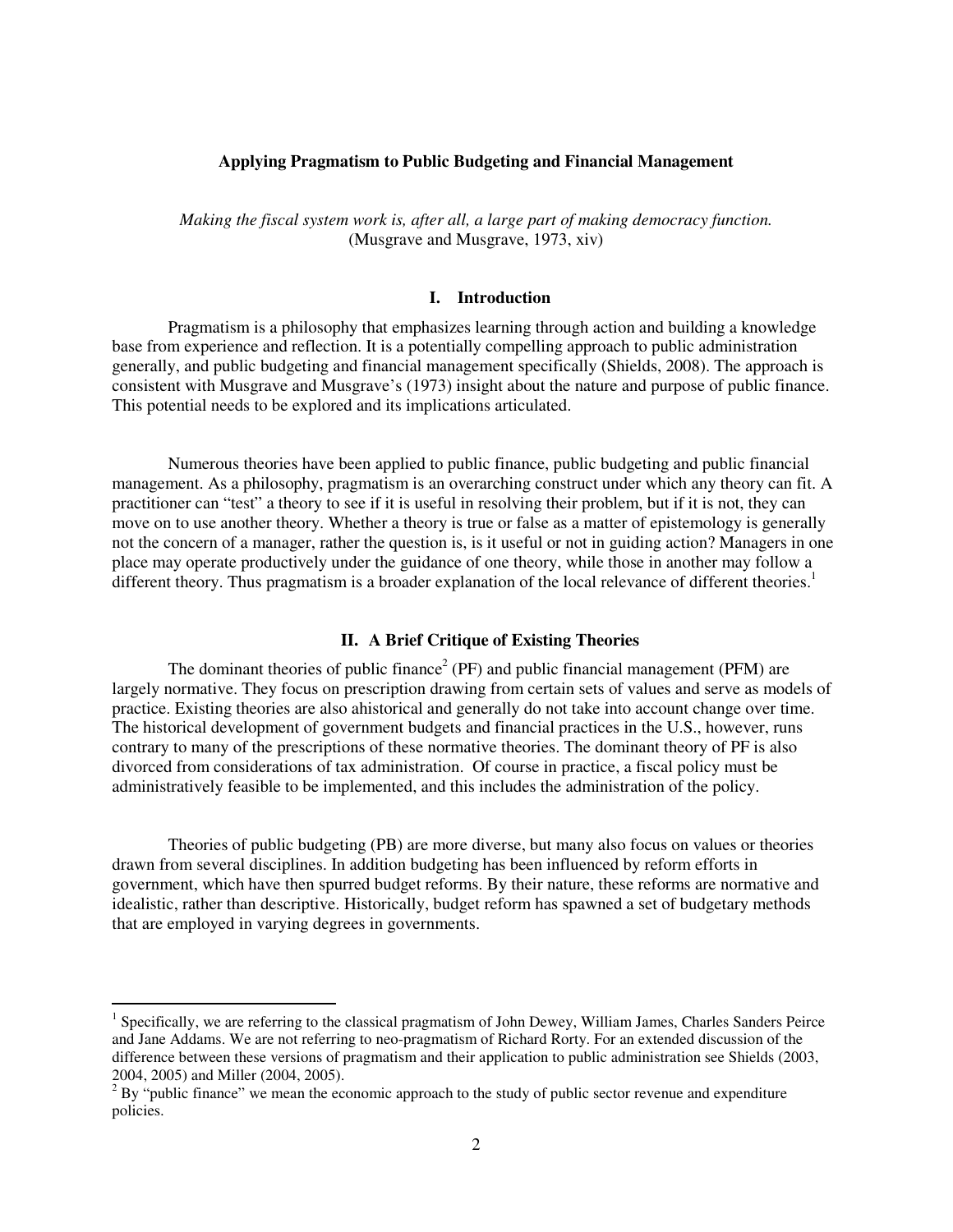We do not seek to abandon these valuable contributions to practice, however they often fail to describe and explain the practices of the field. In some cases, the norms prescribed may not be shared by government officials and citizens, and thus the management or policy prescription become unhelpful. We believe theory should guide practice, but theory must also be informed by practice. We seek to establish a better basis to understand the structure and evolution of government budgeting and finance, and to help practitioners face difficult situations that call for workable solutions.

### **A. Public Finance Theory**

Arguably the most influential book of the  $20<sup>th</sup>$  century in the area of public budgeting and finance was Richard Musgrave's *The Theory of Public Finance*. Musgrave's (1959) approach was largely normative, and explicitly so. Economic efficiency and equity were his core principles. His view of equity was somewhat paternalistic; for instance he argued that merit goods were a meaningful concept and that the state should promote the consumption of these worthy goods. His classic three branches of a fiscal department (allocation, distribution, and stabilization) are not a description of any government organization, but rather a framework of what, in his mind, a good government should do. The task of each branch attempts to serve the normative goals of efficiency, equity and stable economic growth. Therefore his approach is largely normative. Undoubtedly many practitioners were helped by his approach, as it provided a balance for two compelling social values. It is, however, a rather single-minded view of government. As Buchanan has pointed out, it idealizes a unified government with strong leadership. Where power is more diffuse, the logic of fiscal policy and institutions is likely to be less coherent.

While current texts have different emphases and many stress equity less than Musgrave, the concept of economic efficiency is still dominant in most all PF texts.<sup>3</sup> For example, Anderson (2003, 4) cites some key questions of PF: "What role should the government play in the economy relative to markets? What services should the government provide and how should those services be financed?" Notice the use of the word "should," implying a normative approach and central control. He also declares that, "in public finance our objective is to advance the goals of economic efficiency and equity through the appropriate design of public sector programs and financing" (p. 6). Such a model is a useful guide to develop a set of "best practices" that governments should consider. But as anyone who has seen the making of tax and budgetary policy knows, broad social values often give way to the power of interest groups, citizens' concerns, and administrative reality. What are fiscal officials to do when best practices are not politically acceptable, or in conflict with other powerful interests?

These texts often use the assumptions of neo-classical economics to ask questions about how to enhance efficiency. It needs to be emphasized that efficiency is a normative value. While some PF texts rigorously "prove" certain "optimal" policies, this does not necessarily make the approach acceptable or even feasible. Of course that is not necessarily the goal of such theories; scientific advancement and application of theory is the main purpose.

 Public choice theory is an interesting mixture of positive and normative theory. Many public choice inquiries (see Mueller (2003), for example) posit certain assumptions, and then seek to predict relationships and outcomes. They are sometimes normative when they use their derivations to make a case for a certain preferred policy prescriptions, such as limits on taxes or restrictions on bureaucratic

 $\overline{a}$ 

 $3$  See for example Rosen (1995), Ulbrich (2003), Gruber (2005) and Fisher (2007)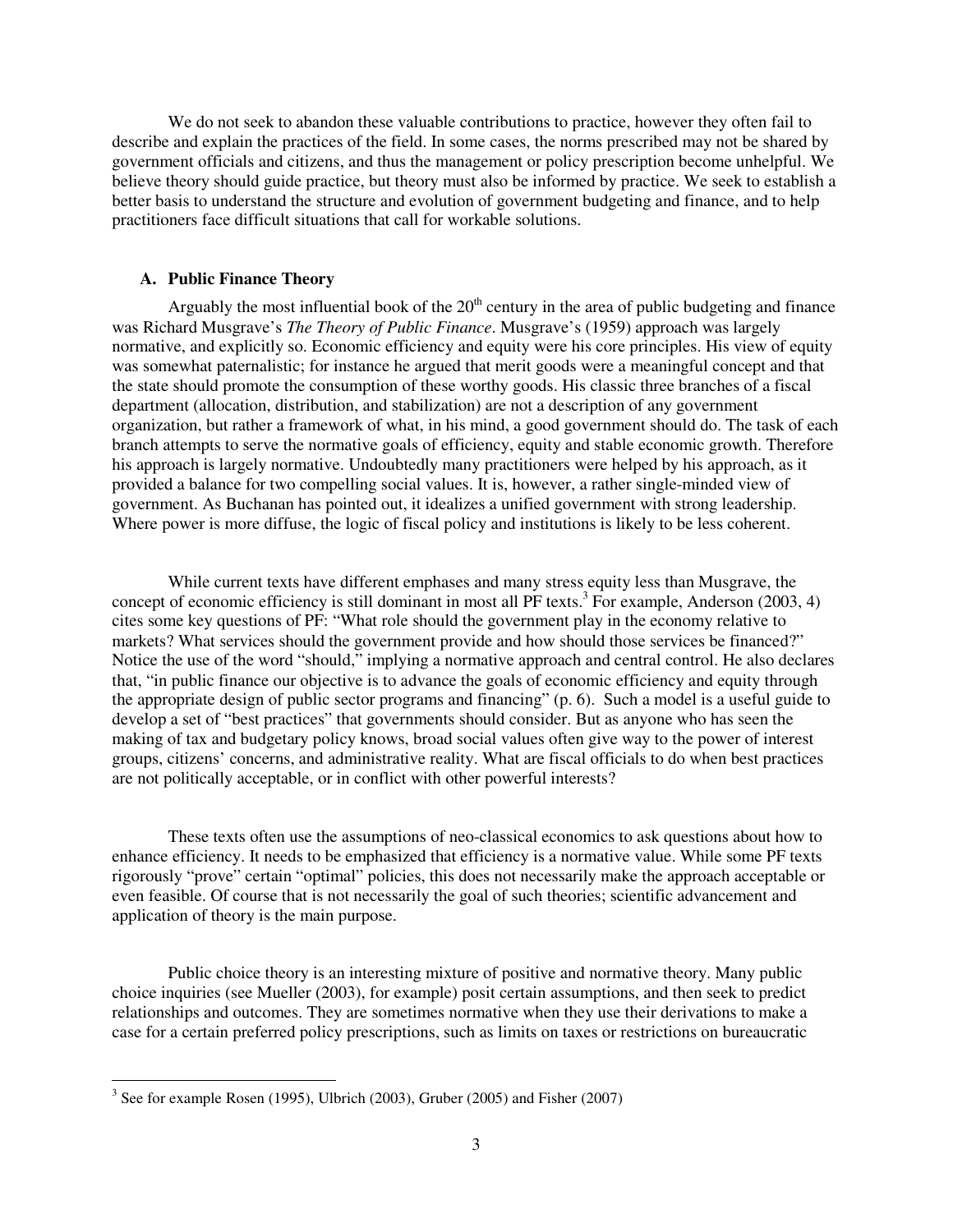behavior. They are sometimes positive when they examine institutional arrangements and seek to examine their effects, either by the use of logic or with evidence.

James Buchanan described the genesis of public choice theory as a specification of Constitutional and other rules for making fiscal choices, as well as an investigation of their consequences, in the tradition of the original designers of the U.S. Constitution. He also argued that his constitutionalist approach was more consistent with American values:

"I think there is a fundamental difference between American and European attitudes … on constitutional structure…. Americans have a sense that constitutions are needed to constrain politicians. You [Europeans] don't really have that tradition, and in the sense that it is the fundamental break between Richard Musgrave's position and mine. He trusts politicians; we distrust politicians" (Buchanan and Musgrave, 2001, p. 88)

Public choice denies the viewpoint that government is a "benevolent despot" that will act to correct market failures and make distributional judgments in an even-handed way. From this perspective, one "ceases to see government as standing apart from the economy adjusting, correcting, and fine-tuning the economy. Rather, one sees it as being thoroughly enmeshed in the economy" (Levy, 1995, p. 95). It is argued that this is a better way to understand why certain government policies exist.

Some elements of public choice theory have real practical merit to the practitioner, such as voting models, agenda control, rent seeking, principal-agent relationships, and explaining government growth models. Right or wrong, it also presents an alternative worldview that may be consistent with the perspective of some actors, and therefore can be relevant. Casual evidence, such as the popularity of tax and expenditure limitations, suggests that the beliefs of many voters and elected officials are roughly consistent with public choice theory. Nevertheless, public choice is heavily burdened by its strong assumptions about human behavior and the assumptions of synoptic rationality and self interest.

The normative frameworks of PF focus on efficiency, equity and economic growth but often do not support an experimental or explanatory approach to addressing public finance problems. There is a disconnection between the theories we claim are at our root and how we approach practice. Further, their utility to practitioners is likely to be limited because the solutions arrived at in this approach often seem divorced from the problems they face.

## **B. Public Financial Management Theory**

 The public financial management (PFM) theories of tax and expenditure policy or administration also tend to be normative, although the norms are different than the PF literature. The dominant "best practices" framework is based on values such as managerial control, legal compliance, and implementation of accounting standards (Bartle and Ma 2004). This explains in part the divergence between PF and PFM textbooks as the normative basis of the two approaches draws from different values. The different approaches of the disciplines therefore create a theoretical divergence between policy and management that does not exist in practice. Making policy and carrying it out are not as separate in practice as they are in theory.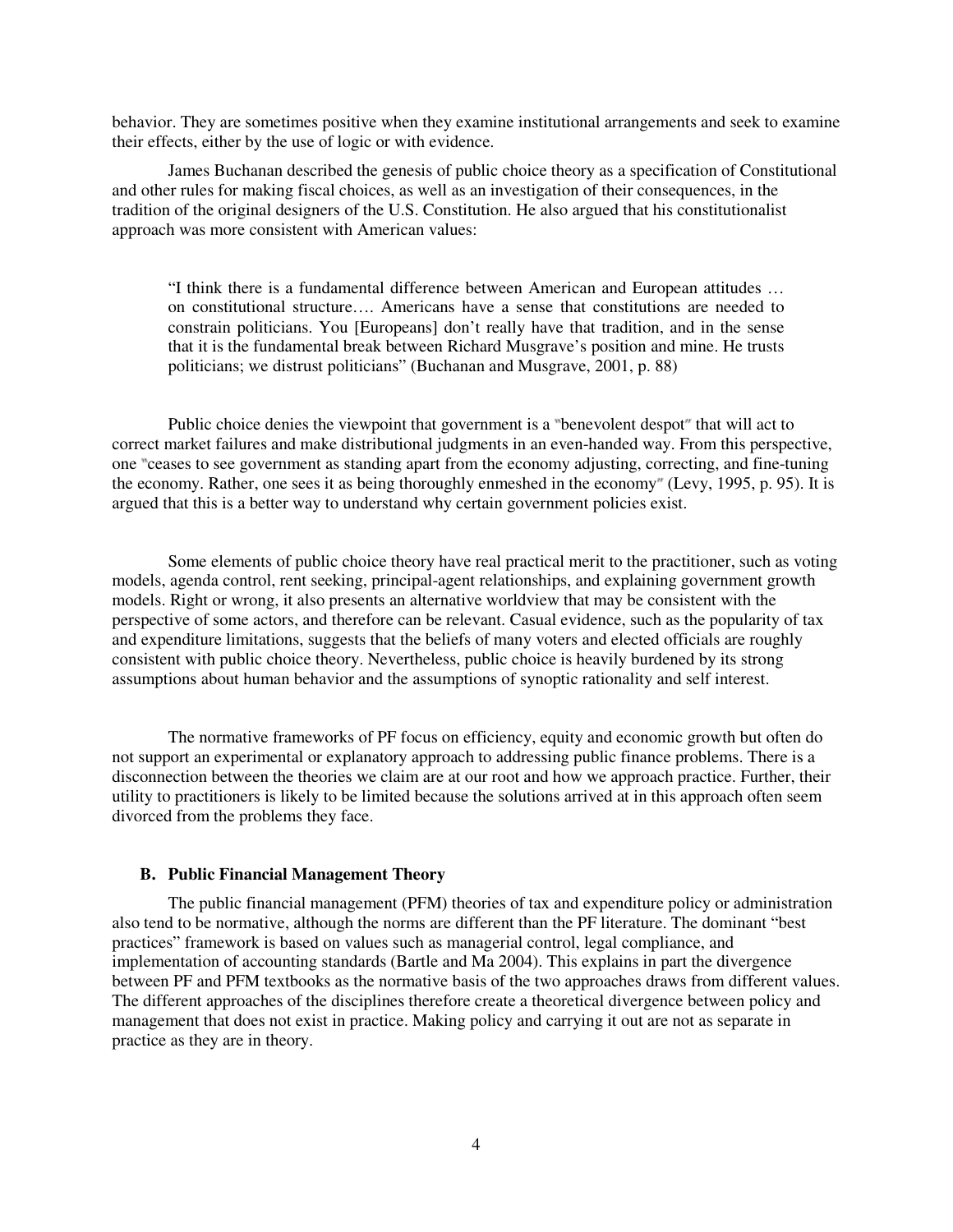For example, Coe's (1989, 5) textbook "is written to give students the financial management skills and analytical techniques they will need on the job." In the chapter on accounting he asserts, "A well-designed and well-managed accounting system also helps to ensure proper stewardship over public funds" (p. 6). Similarly, Mikesell's (2007) text is oriented to giving students the skills needed to work as fiscal analysts. It does survey current practices and identifies its differences from best practice. Reed and Swain's book has a more pragmatic focus, as it defines PFM as a technical field, that is, one concerned with "how things are done with money" (Reed and Swain, 1997, 2). It focuses more on legal constraints, politics, financial concepts, and public organizations more broadly.

While some scholarship in this area is more based on the study of practice (debt management, purchasing, and pensions), much of PFM is focused on best practice which may or may not be feasible or common for practitioners. There is room to improve our understanding of PFM by studying how practice has developed over time and why there is variation among governments.

# **C. Budgeting**

<u>.</u>

Budgeting theory is more heterogeneous, as different theories have been applied and have been shown to have some merit. Two recent books (Bartle, 2001; Khan and Hildreth 2002) review some of these theories, including: incrementalism, Rubin's real time budgeting, the organizational process model, Niskanen's "greedy bureaucrat" model, the median voter model, principal agent model, transaction cost theory, interpretive theory, post-modernism, punctuated equilibrium, portfolio theory, and others. This broad range of theories suggests the pluralism in this area. This is healthy and perhaps helpful for the practitioner as different theories are accessible for consideration and experimentation.

Alan Schick's very influential 1966 article, "The Road to PBB: The Stages of Budget Reform," established a periodicization of American (mostly federal) budgeting and the associated orientations of budgeting:

- Control, ranging from 1920-1935, and focused on financial control to secure funds,
- Management, from the New Deal until the 1960's, focused on using financial resources to meet the goals of the organization and
- Planning, beginning in the Kennedy-Johnson administration, and focused on optimizing resource use in pursuit of policy goals.

Others have identified different orientations since then. But earlier (1930) Mabel Walker, identified four other periods of American municipal budgeting<sup>4</sup>:

- Honesty: Employing the budget as a means to combat corruption (1840-1900),
- Economy: "the attitude was to keep the tax rate down regardless" (Walker, 1930, p. 13),
- Efficiency: "the taxpayer gets full value received for every dollar expended by the city " (Ibid), and
- Proportion: "balance in the administration of the city's affairs" so that different pressures and interests are satisfied as well as possible (Ibid, p. 14).

Taken together she identified these four standards of ideal fiscal administration: "honesty, economy, efficiency, and proportion" (p. 15).

<sup>&</sup>lt;sup>4</sup> She did not specify the time periods corresponding to the second through fourth periods.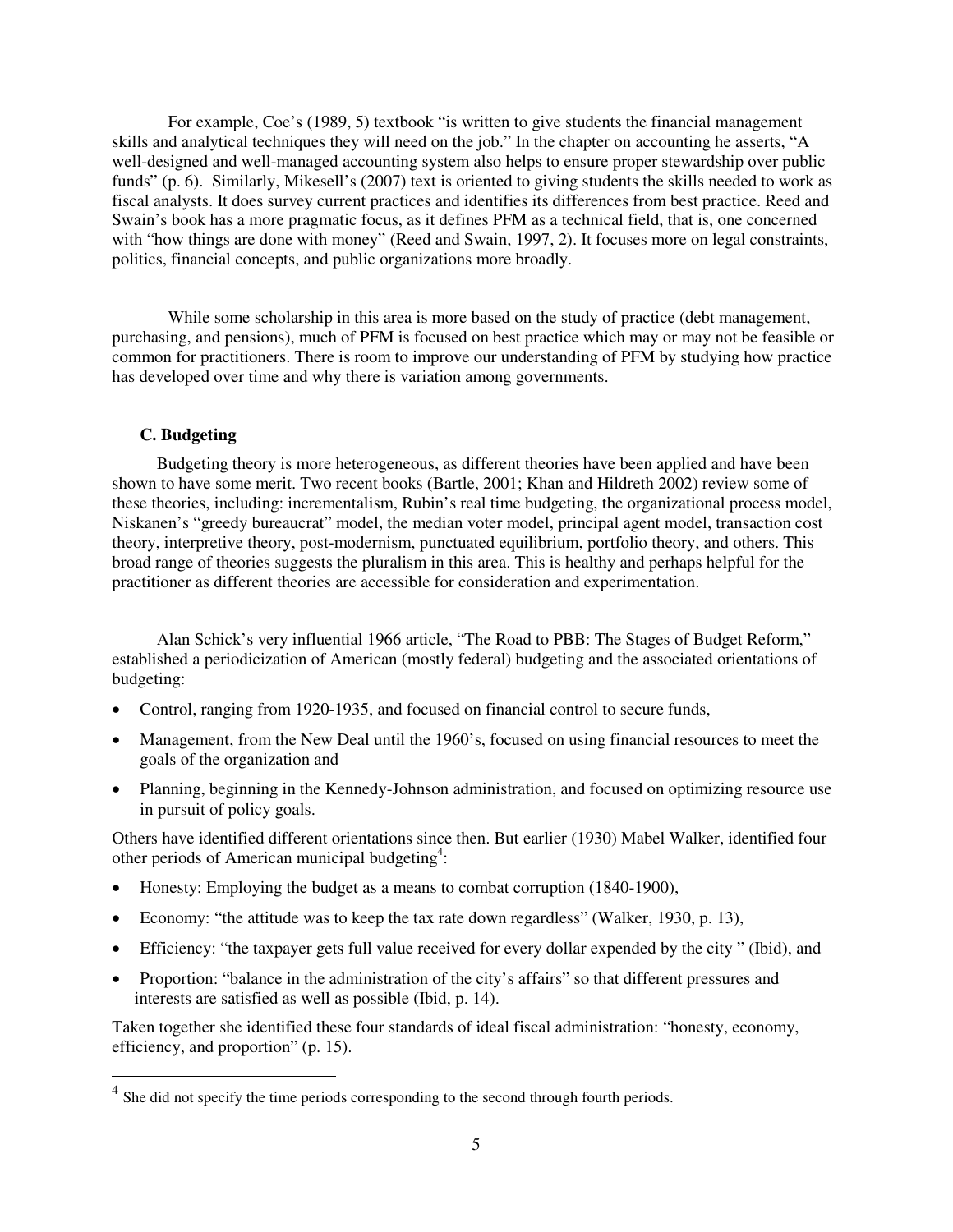Whether Schick or Walker correctly identified these periods is not the issue here. The seven values they identified are all salient ones in budgeting, and not just in the U.S. In the words of Charles Beard, "budget reform bears the imprint of the age in which it originated" (cited in Schick, 1966). Their popularity during different time periods indicates that they were temporal solutions to the problems of the day. Certainly not all governments embraced these reforms, but practitioners learn from their neighbors as well as their experience. An answer that worked for a neighboring government is likely to be worth a try. Thus solutions spread and are adopted if they solve the problem facing the practitioner. The findings of the policy diffusion literature are consistent with this.

Many PF and PFM practical problems are considered within a deliberative framework. Our theories do not explicitly take this into account. Public financial managers consider budgets and tax policy within a larger deliberative framework that includes staff meetings public meetings, voting by city councils, state legislatures, school boards or congress. If as Musgrave and Musgrave suggest, fiscal systems are a "large part of making democracy function" PF & PFM could use a philosophical perspective that incorporated democracy in its many forms (participatory or representative). Thus an overarching theoretical perspective that is problem oriented, pluralistic, democratic, provisional and tied to a legal and Constitutional framework would be a valuable addition to Public Finance and Public Financial Management. The classical pragmatism of Pierce, Holmes, James, Dewey and Addams offers this perspective.

### **III. Pragmatism**

In the "Criteria of Action" chapter in *The Administrative State,* Dwight Waldo linked public administration to pragmatism. He notes that pragmatism "as a body of literature cannot be compressed and reconciled in short space" (Waldo, 1948, 83).<sup>5</sup> To make sense of pragmatism, it is useful to begin with inquiry and its role in resolving problematic situations. Pragmatism uses a problematic situation as a starting point for inquiry. Pragmatic inquiry incorporates a scientific approach and broad participation. Ultimately, problematic situations are resolved through action. Hence, it is well suited for the dynamic, decision filled world of public budgeting and financial management.

In addition, pragmatism emphasizes learning through doing and making. Although financial management is a process, it is filled with deadlines and products (sources of problematic situations) such as budget documents, financial statements and revenue estimates. Financial managers do and make these documents. Theory is important because it can guide the doing and making. It can also be used to make sense of the results or consequences of these actions. Theory does not represent truth rather it is a guide to action and a prism to interpret consequences.

<sup>&</sup>lt;sup>5</sup> He went on to attempt at least a sketchy description "But we are on safe ground to say that pragmatism is a protest against rationalism, against a priori methods of thought, and habits of mind. Its test of truth is usually considered to be chiefly 'workability' or 'cash value'; an idea is true if it 'works,' if it has desirable effects when tried, it places emphasis on experience, and is hence characterized by empiricism. Intelligent use of experience in testing for truth is an experiment; so 'experiment' is a term frequently found in pragmatic writings, Since the truth of an idea is determined by (or is) what it does, it is in some sense an instrument. Impatience with the 'abstract' or 'theoretical,' and use of such terms as scientific, experience, empirical, practicability, experiment – these characterize the pragmatic temper." (Waldo, 1948, 83)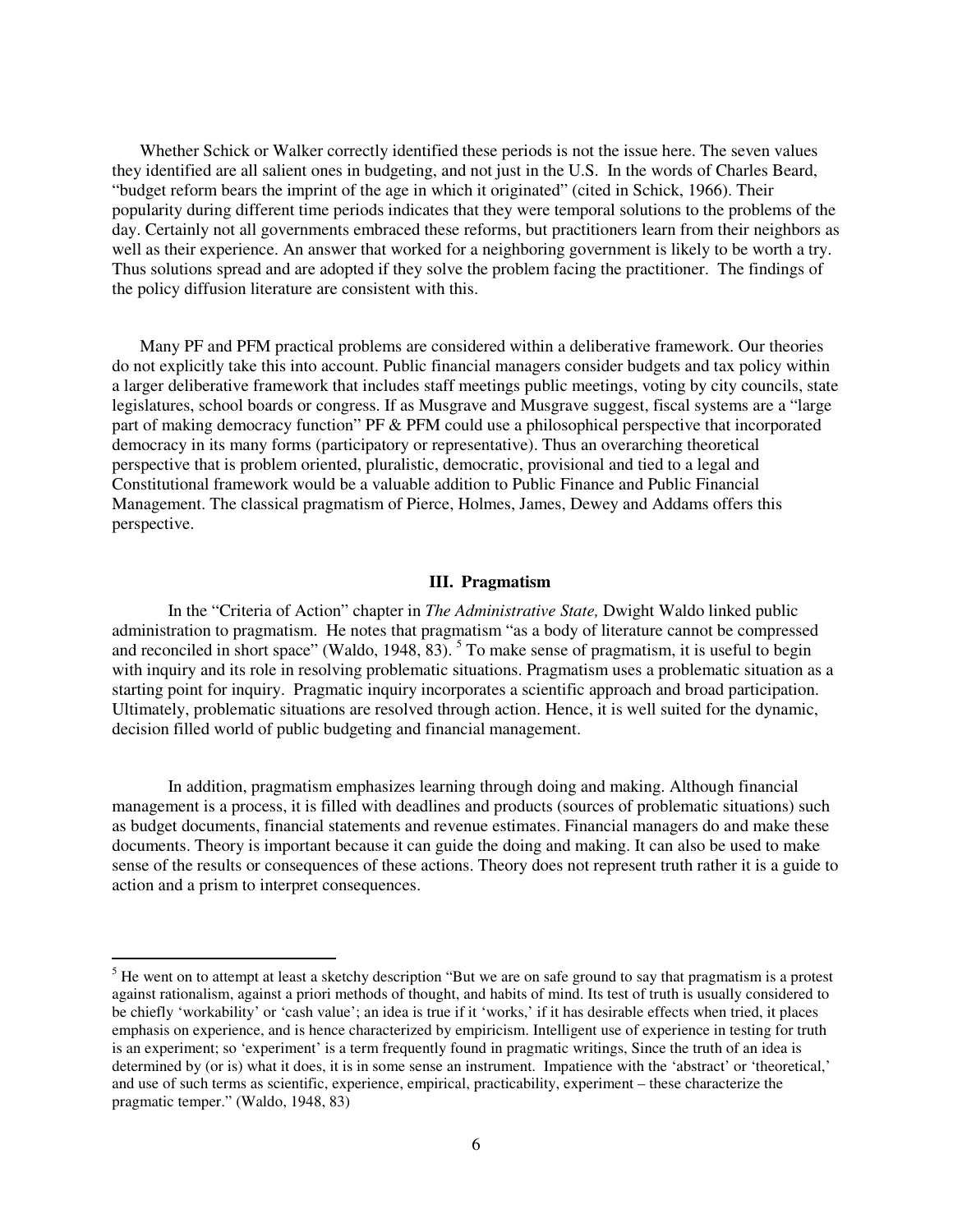Classical pragmatism is also a philosophy that focuses on the tools that facilitate doing and making, which resolve problematic situations. Pragmatism approaches the problematic situation using an experimental approach to inquiry. Action is placed within a broad experimental context. Did the action (akin to stimulus) result in the expected outcome? Action guided by an experimental logic resolve the problematic situation. Then, the action is evaluated in light of consequences. Various theories of PB, PF and PFM may be used by a practitioner. As long as theories are useful, they serve to order the information an actor receives and guide their resolution of problematic situations. Other actors may use other theories, which present a challenge in communicating and resolving a problem. There is no reason to believe that any particular theory will be relevant in any case.

## **A. Charles Sanders Peirce**

 $\overline{a}$ 

Charles Sanders Peirce originally conceived of pragmatism as a philosophy of science with a logic of inquiry at its center. He introduced the early concepts of pragmatism in "The Fixation of Belief," an 1877 article written for *Popular Science Monthly*. 6 In "Fixation," Peirce (1955a) defines inquiry. He begins by criticizing ways of thinking which 'fixate' belief systems; thus making them impervious to fresh evidence. Peirce draws a distinction between doubt and belief and the impact each has on action.

"Doubt is an uneasy and dissatisfied state from which we struggle to free ourselves and pass into the state of belief; while the latter is calm and satisfactory state.... The irritation of doubt causes a struggle to attain a state of belief. I shall term this struggle *Inquiry"* (p. 10).

Inquiry using the methods of science is the best way to "satisfy our doubts" (p. 18). Pierce conceived of two states – doubt and belief. When belief states exist, habits of mind provide stimulus for action. When belief/habits are disturbed, a problematic situation emerges. The problematic situation is resolved through inquiry. The process of resolution can result in new belief systems and new habits. One might speculate that accepted budgeting and financial management practices used by state and local government such as accounting systems, budgeting practices, and performance budgeting, are the manifestations of organizational belief systems or habits that make the system work. Inquiry and the problematic situation arise when the standard operating procedures of a practice break down and a search for new financial tools to resolve the problem begins.

 To Peirce the scientific method represents the opposite of individualism. "What distinguishes it from all other methods of inquiry is its cooperative or public character" (Buchler, 1955: x). The classic example of the three blind men trying to describe an elephant is illustrative. Each describes the elephant from his own limited perspective (small tail, big ears, etc.). The story's moral is that we are all trapped inside our limited selves, and can not know the truth. If, however, we allow the three blind men to talk to each other, to compare perspectives, to argue, to test new hypotheses, to behave like a community of scientific investigators it is possible to imagine that the blind men will eventually overcome their limited perspectives and come to a truer sense of the elephant. In the same way, a budget director, agency head, and accounting director may all see a problem from different perspectives drawing from their theoretical frameworks. Until they approach a problem using a cooperative method of inquiry, they are likely to "talk

<sup>&</sup>lt;sup>6</sup> From a public administration perspective, what is also interesting about Pierce, is his thirty year employment with the US government as a physicist, astronomer, inventor and occasionally, an administrator. He worked at the United States Coast and Geodetic Survey, currently the National Geodetic Survey (Dracup, 1995).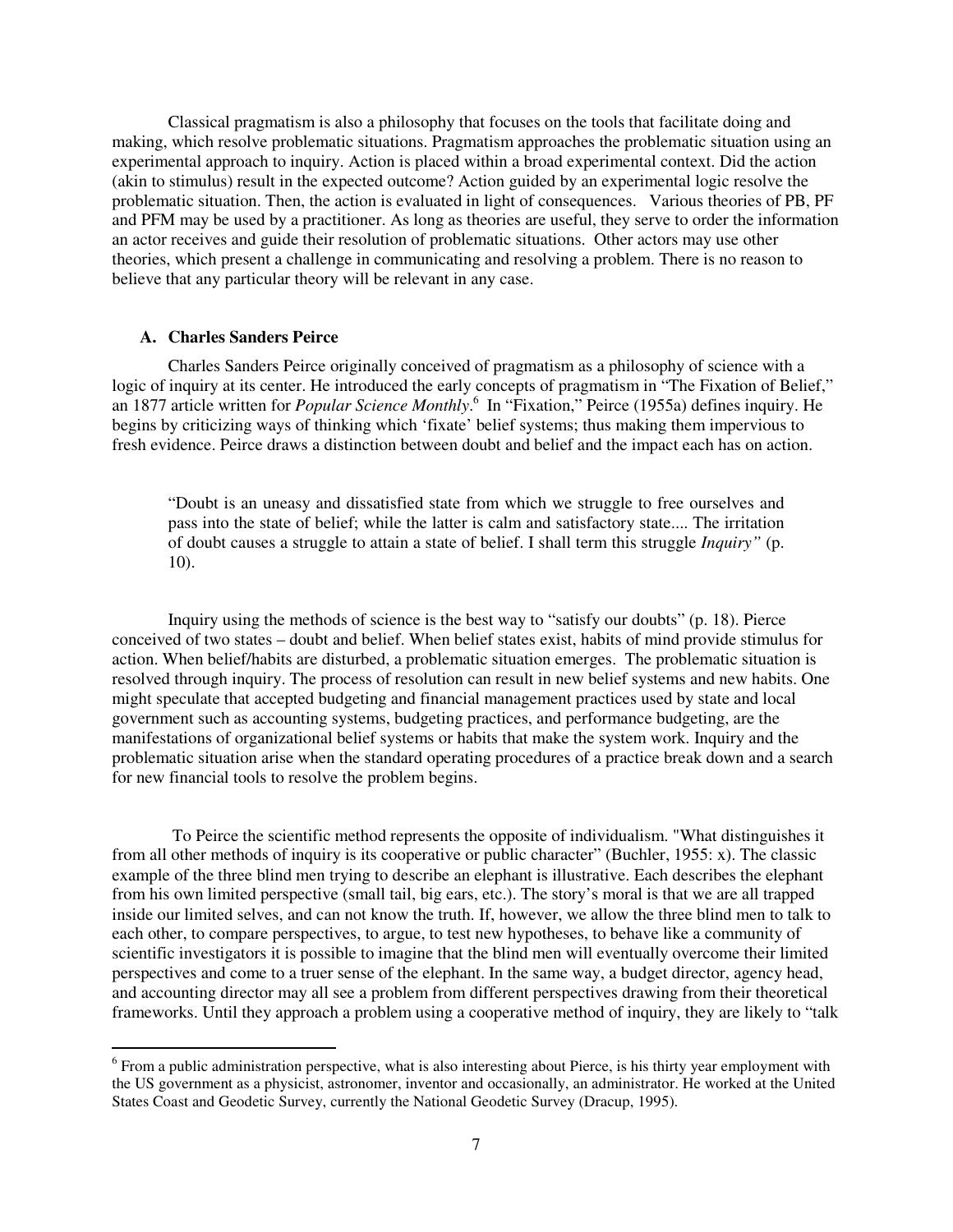past" each other and not be able to reach a consensus to resolve the problem. Instead the problem remains unresolved, or one imposes their view on the others.

Peirce (1955b) also argued ideas have clear meaning when applied – that is in their effect or consequences. For example, a temperature of 90 degrees is hot if one is playing football. It is cool if one is drinking tea. Apart from the context and practical consequences terms like hot cool and 90 degrees have little meaning. Using this logic both guiding norms and theories of PF and PFM should be considered in context and by their effects or consequences.

## **B. John Dewey**

Dewey extended Pierce's scientific logic of inquiry to practical reasoning and social problems. The struggle to see the elephant becomes the struggle to *use* the elephant in everyday life. Hence, unlike earlier philosophers such as Plato, Aristotle, Decartes, and Kant, Dewey's real interest is *not* truth rather the social grounds of belief. He (1938:14) used "warranted assertability" as the test for the social grounds of belief.<sup>7</sup> The methods of science retain their centrality but the focus of science is no longer the "discovery of nature's eternal laws." Rather, emphasis shifts "to the formulation of theories motivated by the desire of human beings to predict and control their natural and social environment" (Posner, 1995: 390).

Dewey's philosophy presupposes a "specific theory of self and community... for Dewey social institutions are better understood as *experiments in cooperation* ... rather than as embodying some timeless order. Human development requires cooperation" (Seigfried, 1996; 92) (italics added). Hence, Dewey emphasized the role of community in inquiry. "An inquirer in a given special field appeals to the *experiences of the community* of his fellow workers for confirmation and correction of his results" (Dewey, 1938; 490) (italics added).

John Dewey and Jane Addams use this focus on the community (in inquiry) to develop a rich theory of participatory democracy. The notion of democracy usually alludes to ideas of representation and voting. Participatory democracy falls outside this schema and is conceptualized as a way to communicate and cooperate. It is an ongoing daily process – a way of life. It is "the day by day working together with others. Democracy is the belief that even when needs and ends or consequences are different for each individual, the habit of amicable cooperation – which may include, as in sport, rivalry and competition – is a priceless addition to life" (Dewey, 1938/1998).<sup>8</sup>

Dewey and Addams' inclusive organic conception of democracy can be applied as financial officers work with each other, across organizational boundaries, and with the public. It is helpful because it places the "public" front and center – something missing from most theories of PF & PFM. Returning to Musgrave and Musgrave's insight, Dewey and Addams show us a way to link the "working fiscal system" with a "functioning democracy."<sup>9</sup>

 7 Dewey (1938: iii) acknowledged Peirce's influence in the Preface of *Logic*.

 $8\,$  For an extensive discussion of Dewey's notion of democracy and how it can be used as a source of objectivity in public administration see Hildebrand (2008).

 $9$  For an extensive discussion of Jane Addams notion of democracy see Addams (1902) and Shields (2006).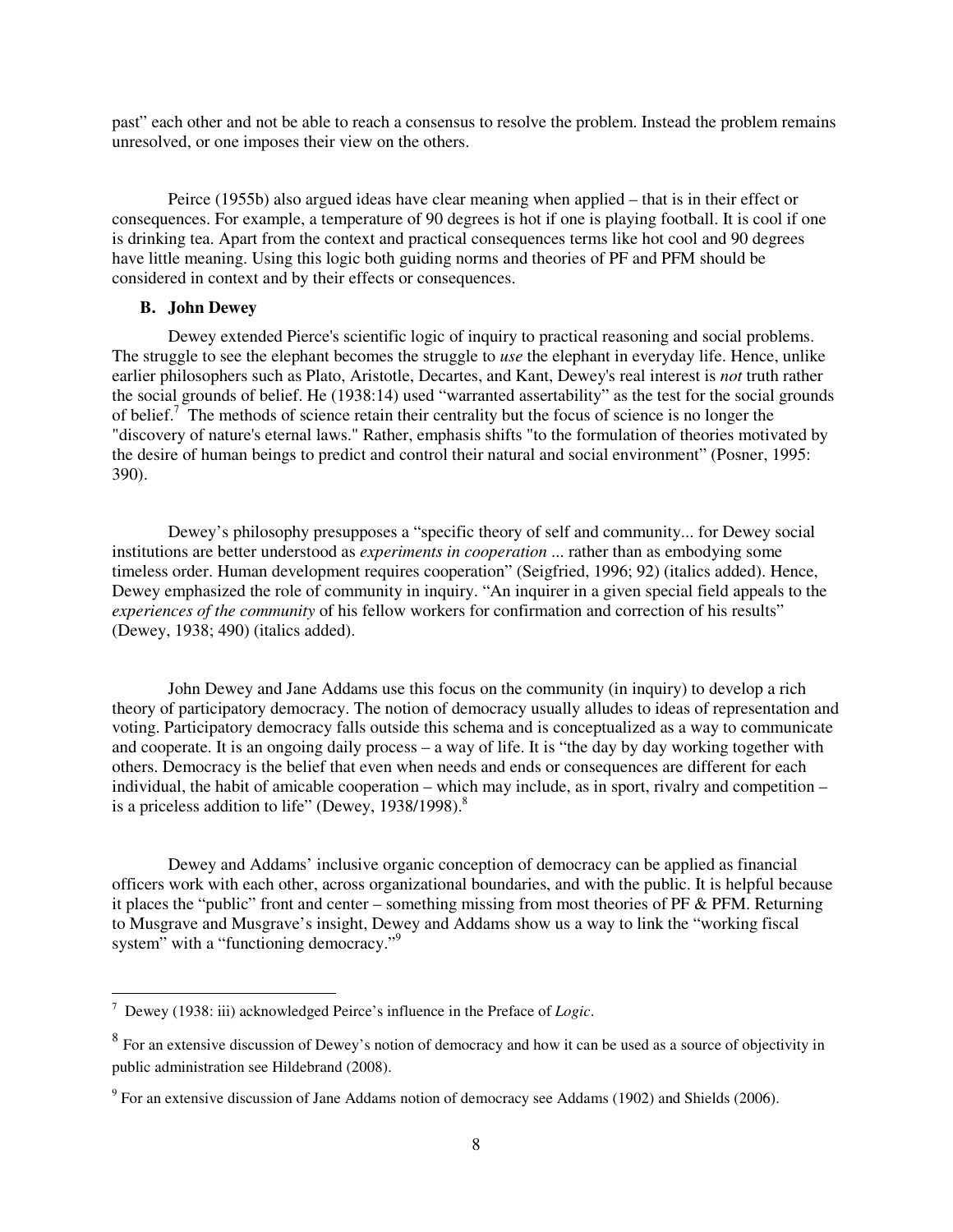## **C. Oliver Wendell Holmes Jr.**

As mentioned earlier, PFM emphasizes legal compliance and implementation of accounting standards. Further, Buchanan links PF theory to a constitutional framework. The contribution of another founder of classical pragmatism, Supreme Court Justice Oliver Wendell Holmes Jr. also demonstrates the applicability of classical pragmatism to the legal nature of PF, PB and PFM theory and practice.

In his most famous passage of the *Common Law*, Holmes asserts, "the life of the law is not logic: it has been experience" (p. 1). He believed the method of solving legal problems (finding an established rule and applying it logically to the facts) "was not as certain as the formal statement of rules and facts in judicial opinion, nor as the statement of rules in treatise or the statute book made it appear" (Patterson, 1953, p.467). Holmes emphasized the distinction between the law that "is" and that "ought to be." He believed that when laws (what ought to be) are implemented they are changed. When social conditions change or new values emerge, courts are asked to interpret and change the boundaries of the law. This is the boundary a practicing financial officer must navigate as they implement tax, expenditure, auditing and accounting principles. This logic applies to the multitude of rules, regulations and standards confronting public sector fiscal management.

## **D. Focus on the practitioner**

Many academic theories of budgeting and finance attempt to generalize about the processes and outcomes in the field, but do not focus on understanding the day-to-day tasks and motivations of practitioners. While academics spend lots of time arguing about theories and methodology, practicing financial managers are often stuck with the messy jobs of producing budgets or changing tax codes. Academic theories struggle to provide a framework that incorporates practitioner experience or helps practitioners keep an eye on the big picture while navigating the narrow, day-to-day world. Classical pragmatism provides a strategy that can help financial managers recognize and resolve problematic situations as they go about the practical day-to-day business of implementing programs, preparing financial reports, balancing budgets, and considering revenue options. It does this in a context that encourages democracy, and recognizes the web of networks that enrich and complicate their world, thus the emphasis on the community of inquiry is more appropriate than a single theory.

As a practicing financial manager looks at the action-oriented, adaptable and ever-fluctuating environment described by classical pragmatism he knows this is his world. "It is a complex world not amenable to understanding much less conquest, by any one formula or singular approach; but rather where old arsenals quickly rust... In this world the most consistent success arise from the application of robust beliefs and techniques inaugurated at the three-way intersection of … experience, common sense and hard-nosed science (Brom and Shields, 2006, 312).<sup>10</sup> It is based on the history and cultural setting of each manager because it sets the context of what is possible, and therefore relevant to be considered. Therefore different experiences in different places are likely to lead to different understandings of what theory is workable.

 $\frac{1}{10}$  The basis of this assertion is largely intuition rising from experience. "This is not enough to form belief, but enough to meet the pragmatic threshold for initiating an exploratory inquiry. (Brom and Shields, 2006, 312).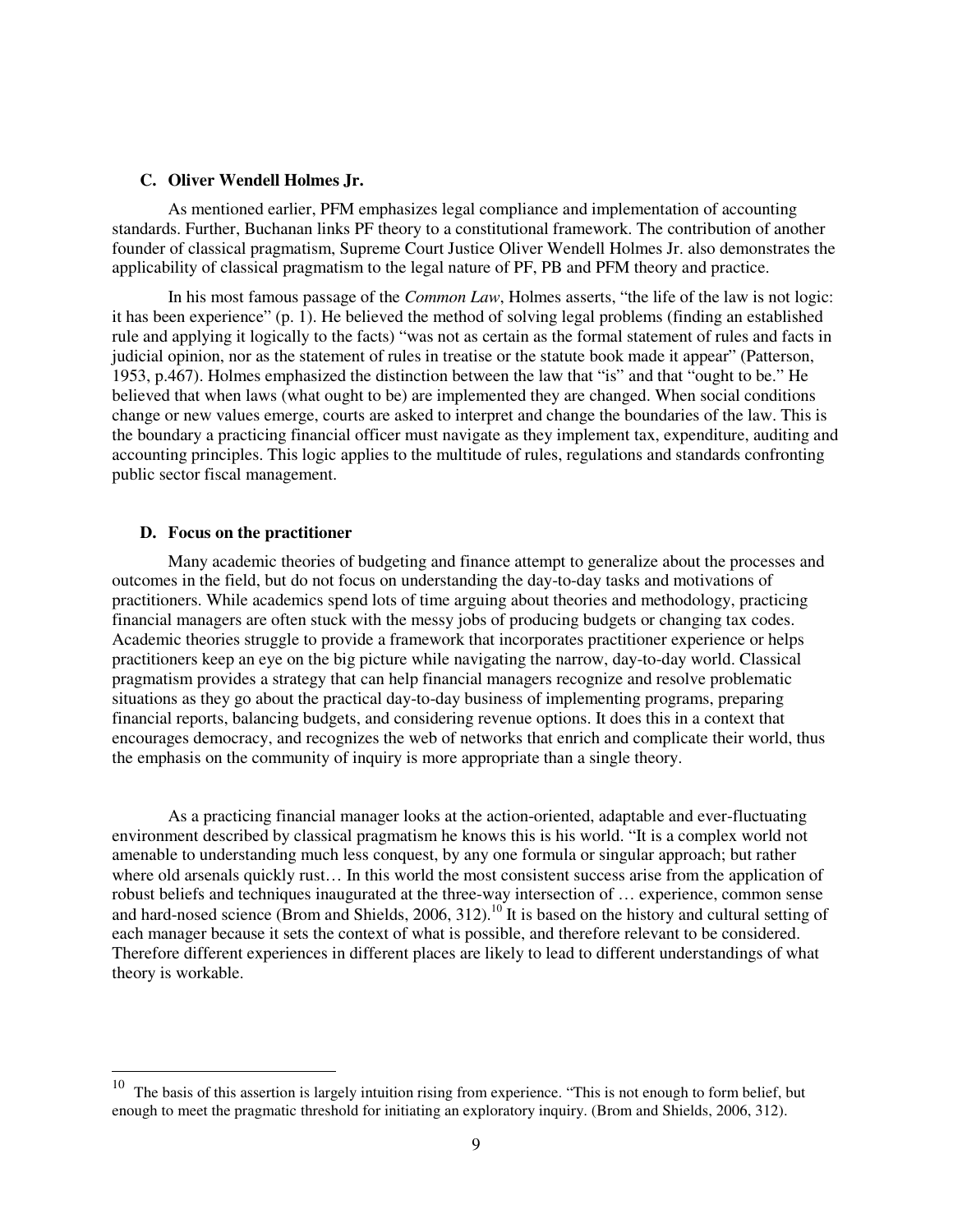John Winfrey (1998) outlines a similar approach to public policy that he calls a pluralistic approach to social ethics. While he acknowledges the relevance of several philosophical approaches to ethics, he argues that,

"those theories that attempt to derive all rules from a single, fundamental principle are unsuccessful…. We have argued that the relative weights given to each moral principle may change according to the situation. Thus our approach must be *pluralistic* in the sense that no one ordering of principles is available. Similarly, it must be *intuitionist* in the sense that, when no strict ordering is available, one must use her or his own considered judgment. … Although no set weights can be assigned to moral principles, our judgments as to how they should be balanced in various situations become better informed with experience. (Winfrey, 1998, p. 3 and p. 16, emphasis original).

His book then parallels the effort of this article, as it attempts to provide an approach to the resolution of contentious policy issues in a society where values diverge. Similarly, we believe that different perspectives that have served to organize action, research and learning in this field need to embrace the intuitionist and experience-based approach.

## **E. Theory, Practice and Product**

Dewey turns the Greek way of knowing on its head to demonstrate the practical nature of science as well as the intimate connection between practice and scientific inquiry. The Greeks classified ways of knowing using the terms *theoras, praxis* and *poiesis*. *Theoras* (or theory) is derived from the Greek word for god (Hickman, 1990, 108). Theory dealt with the divine and the 'fixed essence' of nature. Foundational notions of knowledge are derived from this tradition (Hickman 1990, 83). *Praxis* (or practice) indicated the concrete deliberative exercise of an art or science. *Poiesis* (or product) is associated with productive activities (Shields 1998).

The hierarchy of Greek social organizations reflected the privileging of *theoras* vis-à-vis praxis or *poiesis* (Hickman, 1990, 109). The esteemed philosopher engaged in *contemplation* (finding truth in theory), the artisan (architect, ship designer, sculptor – budget process designer) engaged in *making*, the craftsman (carpenter, stone cutter, accountant, budget officer) engaged in *doing*. This philosophic formulation, reinforced by Greek social structure, created a "division between practice and theory, experience and reason" (Dewey 1938, 73)." According to Dewey (1938) science and experimentation, which necessarily involved making and doing, was not valued in Greek society. Because the social structure devalued doing and making, Greek society placed little value on scientific discovery.<sup>11</sup>

Perhaps more importantly, the worlds of practice and production were devalued. The devaluing of practice and particularly production underlies common dualism such as theory/practice; academic/practitioner, policy/administration. From this ancient perspective, practice and practitioner (financial managers) are worth-less. Dewey argued that the privileging of theory placed roadblocks in scientific discovery and inquiry generally. His important insight about science is that it inverted the ancient hierarchy. Theory no longer had to deal with final certainty but instead became a tool of scientific investigation propelled by the interactions between practice and production. As a tool, theory was valued

 $\overline{a}$ 

 $11$  Not surprisingly, Greek society was not known for scientific innovation.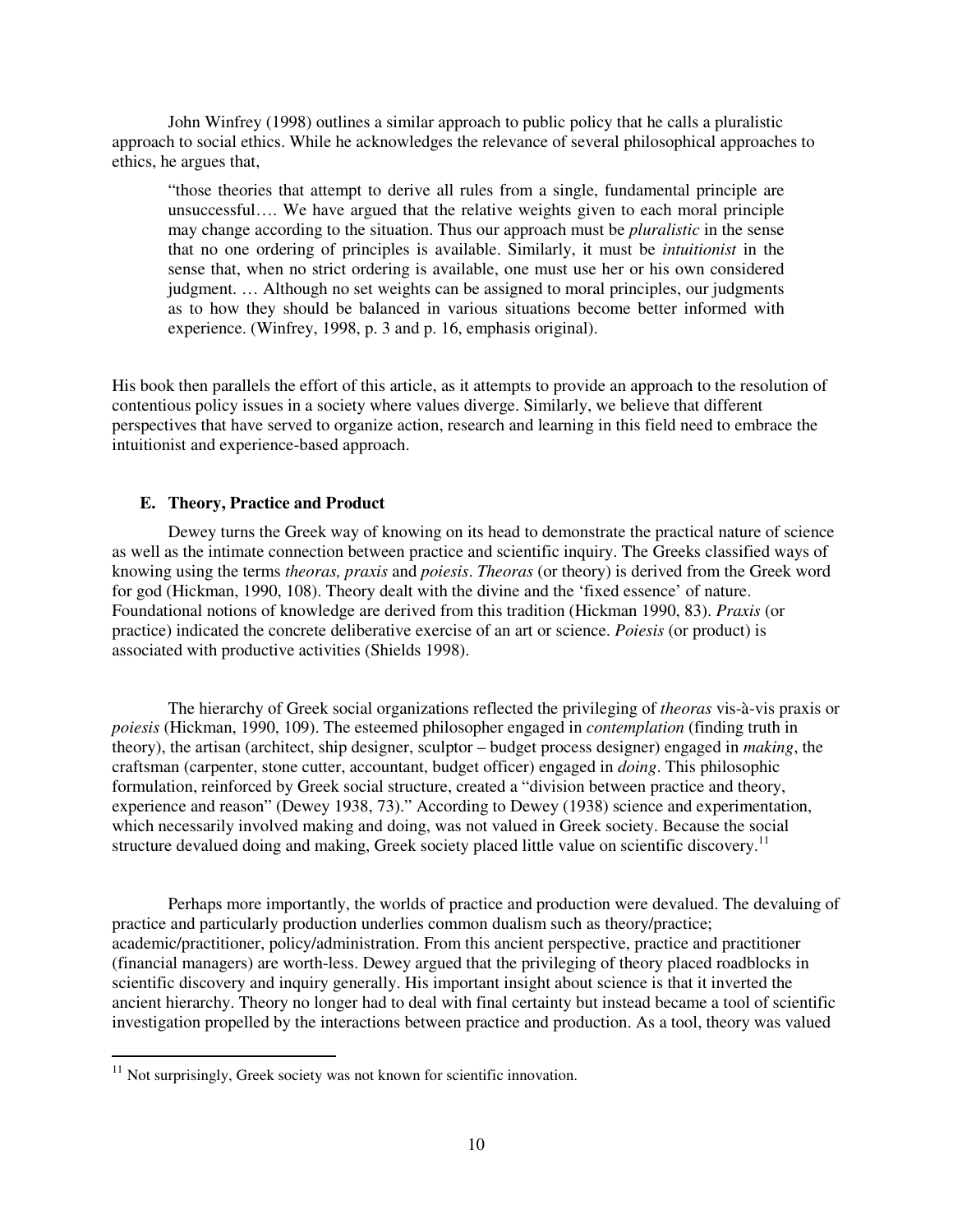for its practical consequences. And, just as there are often many tools used to approach a problematic situation, there are many theories that, like tools or maps, are judged by their usefulness (Hickman 1990, 99). This orientation makes sense for financial management because like all managers, they are focused on solutions to problems and cannot be wedded to academic theories to guide their action when the elected officials and citizens they serve need a solution to a problematic situation. Theory is a tool, not an ideology."<sup>12</sup>

# **F. Hotel Corridor**

-

William James (1907, 54) uses a hotel corridor metaphor to illustrate how pragmatism's pluralistic (inter/multidisciplinary) orientation connects to the problematic situation. Consider a patient with back pain (problematic situation). The patient walks the corridor owning the pain. The hotel rooms represent different paradigms such as chiropractic, orthopedic, physical therapy, acupuncture as well as different ways to diagnose and treat the pain. The person with the back problem knows when relief occurs. The ultimate test of the value of an approach to the treatment of a back problem is practical – the relief of pain.

In the case of financial management, the practicing financial manager owns the problem as he travels a hotel corridor looking for ways to reach resolution. Theories from economics, operations research, organization theory, accounting etc. are found within rooms connected to the corridor. All the rooms open out to it and all the rooms can be entered. The problematic situation brings him to the corridor and gives him the right to move freely from room to room. The theories inside the rooms are judged by their usefulness in addressing the problem. The tools of theory and methods found in the rooms are combined and tested using practical outcomes as criterion of truth.

Thus pragmatism views theories as practical tools that can be drawn from a pluralistic tool box. Further, the problematic situation as a starting point is easily applicable to the complex nature of the PFM field. For example, public financial management problems transcend scale (small city, state agency, Department of Defense). Problems can also be either concrete or abstract.<sup>13</sup> These theoretical tools may need to be drawn from existing theories or fashioned on the spot. The value of pragmatism is that it helps practitioners recognize that new better conceptualization is necessary. It also encourages them to find or develop the needed tools.

Dewey distinguishes between abstract and concrete thinking. He notes that each are useful in resolving the problematic situation. The issue here is that the practicing financial manager's thoughts must be tethered to the post of use (problematic situation). But if the tether is too short (too concrete) it is quite difficult to really see creative ways to resolve the problem. There is an inability to move back and forth between the big and little picture. Theory enables the practitioner to lengthen the tether and bring more critical thinking skills to the problematic situation.

Using pragmatic logic, one would not expect a unifying theory of public budgeting and financial management. Rather, the field is organized around the principle that theories are useful and should be judged by their usefulness in resolving problems. Unity is achieved because the pragmatic financial manager owns the corridor and understands how to use and combine the tools in the rooms as they address small, large or wicked problems. Across the community of practitioners, there is sharing of

 $12$  For an extensive discussion of pragmatism as a philosophy of science for public administration see Shields (1998).

 $13$  The recognition of the need to find a new theory is an example of an abstract problematic situation.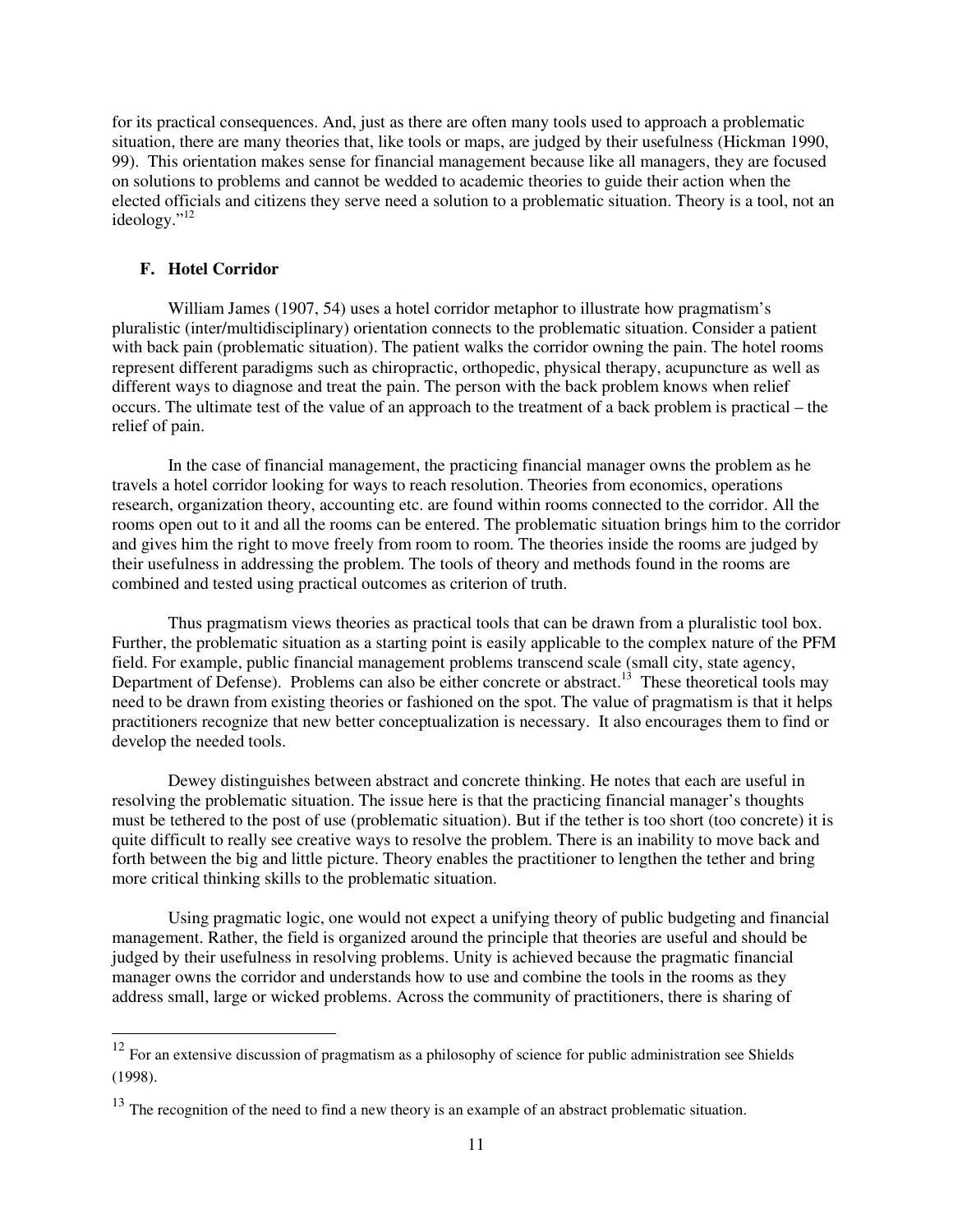information to see what others are doing and "what works." However each manager needs to adapt other solutions to their own administrative situation, and to indigenous beliefs, customs, and practices.

## **IV. Assessment**

Pragmatism is not new to this field; it is over 130 years old. In 1926 book, *Municipal Finance*, A. E. Buck wrote, "The approach is from the pragmatic point of view, emphasis being placed on practical and efficient financial administration. The method of treatment is empirical; theory is reduced to a minimum. The criteria used are based on experience and practice" (p. v). In 1930, Mabel Walker wrote:

"If a budget clerk were to carefully search through the archives of public finance, economic theory and municipal government, he would find pitifully little to assist him in the all-important question of dividing up the city's revenues. His adoption of rule-ofthumb devices to tide him past the crucial points is the most that could be reasonably expected… To understand municipal budget making it is necessary to visualize this tremendous pressure that is being exerted from all sides – the pressure of organized interests, of ambitious department heads, of civic groups, of official prejudices, of the political potency of a low tax rate, even of public opinion where not represented by any of the above. The final budget will be the resultant of these forces and not the outcome of a dispassionate evaluation of the various functions. (Walker, 1930, p. 29, pp. 47-48)

She dismisses utility theory from economics as "a pleasing theory but not a practical one for budget makers." Pragmatism is "cruder and simpler" (Walker, 1930, p. 86)

Coherent, logical theories such as those from economics that are used in public finance are pleasing, as Walker says. A more pluralistic approach that embraces multiple theories is messy. Certainly it should not become a monolithic belief system. However, we believe one primary goal of theorizing in an applied field such as public budgeting and financial management should be to describe and explain what we observe. Existing theories of PF generally fail this task. Theories of PFM have some descriptive and explanatory power, but that power is limited. Theories of PB are multiple and this theoretical dissonance is a reflection of the findings of different research. In this sense it may be healthy.

Some theories of public budgeting and financial management suffer from being too abstract and are imported from other disciplines causing too much separation from the environment. Instead, explanatory theories should draw from the worldviews of practitioners. Multiple frameworks represent the different professions and viewpoints and will shift over time. While some questions are conducive to disciplinary theories, attempts to understand and explain why something happened often require an understanding of locally-held beliefs and relationships. "The pragmatist's real interest is not in truth at all, but in the social grounds of belief ('warranted assertibility'). This change in direction does not necessarily make the pragmatist unfriendly to science, but it shifts the emphasis in thinking about science from discovery of natures' eternal laws to the formulation of theories motivated by the desire of human beings to predict and control their natural and social environment." (Posner, 1995, p.390)

A pragmatic philosophy of public budgeting and financial management is designed to serve practitioners, not theorists. But if it does so, then it should have empirical validity. Further work needs to articulate the organizing principles of this approach and the means by which we can test for empirical validity. And some coherence is still needed to organize thinking in the field that could easily be overwhelmed by numerous theories. Nevertheless, we think this approach has great promise for the field.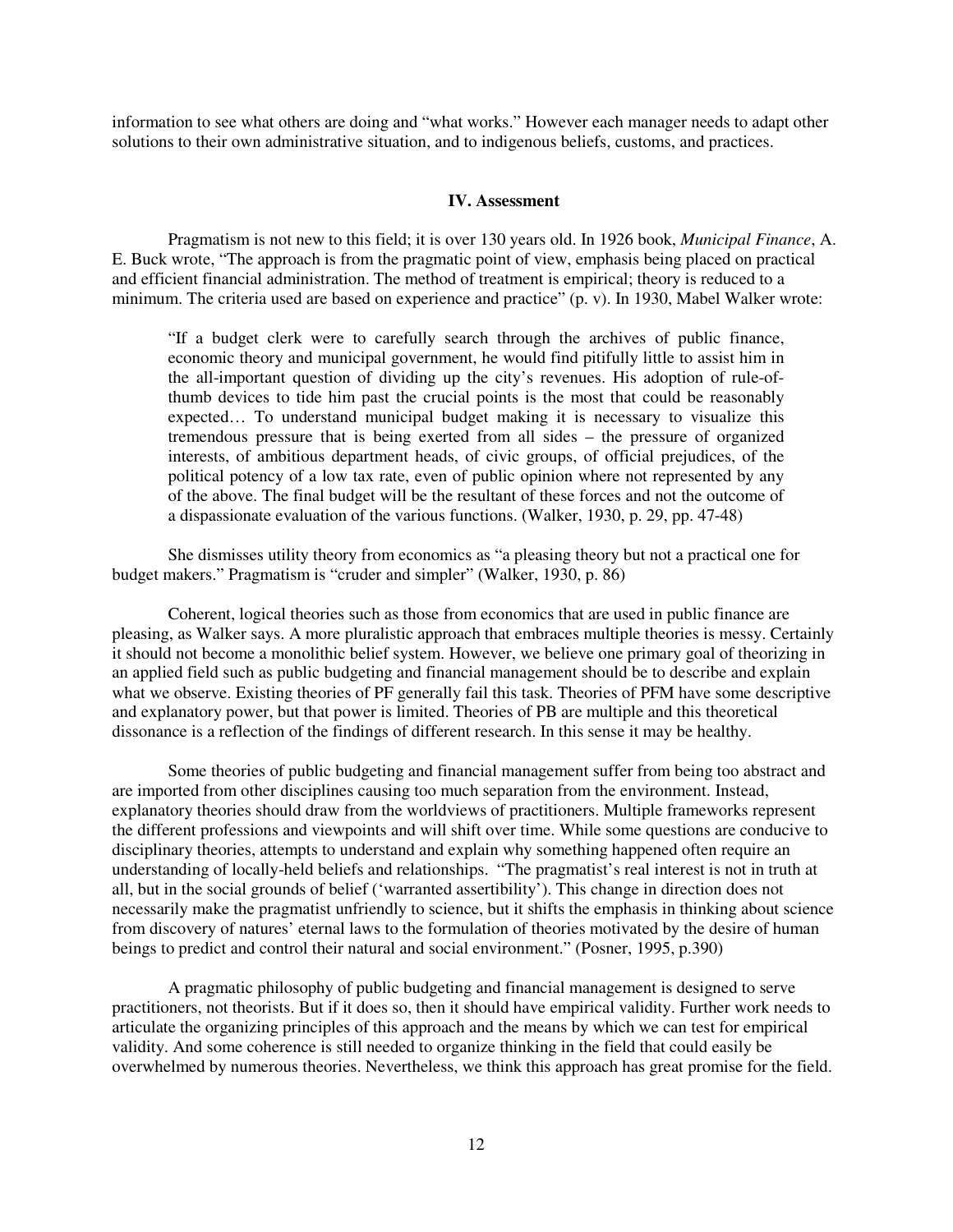#### **References**

Addams, Jane (1902). *Democracy and Social Ethics*. New York: Macmillan Co.

Anderson, John E. (2003). *Public Finance: Principles and Policy.* Boston: Houghton Mifflin Co.

Bartle, John R. (2001). *Evolving Theories of Public Budgeting*. Oxford UK: Elsevier.

- Bartle, John R. and Jun Ma (2004). "Managing Financial Transactions Efficiently: A Transaction Cost Model of Public Financial Management" in Aman Khan and W. Bartley Hildreth (Eds.), *Financial Management Theory in the Public Sector.* Westport CT: Praeger Publishers: 1-23.
- Brom, Robert and Patricia Shields (2006). Classical Pragmatism, the American Experiment and Public Administration. In *Handbook of Organization Theory and Management: The Philosophical*  Approach. 2<sup>nd</sup> edition, edited by Thomas Lynch and Peter Cruise, 301-322. New York: Taylor and Francis.
- Buchanan, James M. and Musgrave, Richard A. (2001). *Public Finance and Public Choice: Two Contrasting Visions of the State*. Cambridge MA: MIT Press.
- Bulcher, Justus Ed. (1955). *Philosophical Writings of Peirce*. New York: Dover Publications.
- Coe, Charles K. (1989). *Public Financial Management*. Englewood Cliffs NJ: Prentice Hall.
- Dewey, J. (1998). Creative democracy: The task before us. In L. Hickman & T. Alexander (eds.), *The essential Dewey: Volume I pragmatism, education, democracy*. (pp.340-344). Bloomington IN: Indiana University Press (first printed in 1938).
- Dewey, J. (1938). *Logic: The theory of inquiry*. New York: Holt, Rinehart and Winston.
- Dewey, J. (1998). "Philosophy and Democracy," in *The Essential Dewey: Volume I Pragmatism, Education, Democracy.* Edited by Larry Hickman and Thomas Alexander. pp.71-78. Bloomington IN: Indiana University Press, first printed 1919.
- Dewey, John. (1998). "Pragmatic America," in *The Essential Dewey: Volume I Pragmatism, Education, Democracy.* Edited by Larry Hickman and Thomas Alexander. pp. 29-31. Bloomington IN: Indiana University Press, 1998, first printed 1922.
- Dracup J. (1995). History of Geodetic Surveying: Part II Following in Hassler's footsteps. *American Congress of Surveying and Mapping Bulletin* (July/August: 15-19.
- Fisher, Ronald C. (2007). *State & Local Public Finance*, third edition. Mason OH: Thomson.
- Gruber, Jonathan, (2005). *Public Finance and Public Policy*. New York: Worth Publishers.

Hickman, Larry L. (1990). *Dewey's Pragmatic Technology*. Bloomington, IN: Indiana University Press.

Hildebrand, David L. (2008). Public Administration, as Pragmatic, Democratic and Objective. *Public Administration Review*. 69(2): 222-229.

Holmes, Oliver Wendell, Jr. (1881). *The Common Law*, Boston: Little Brown.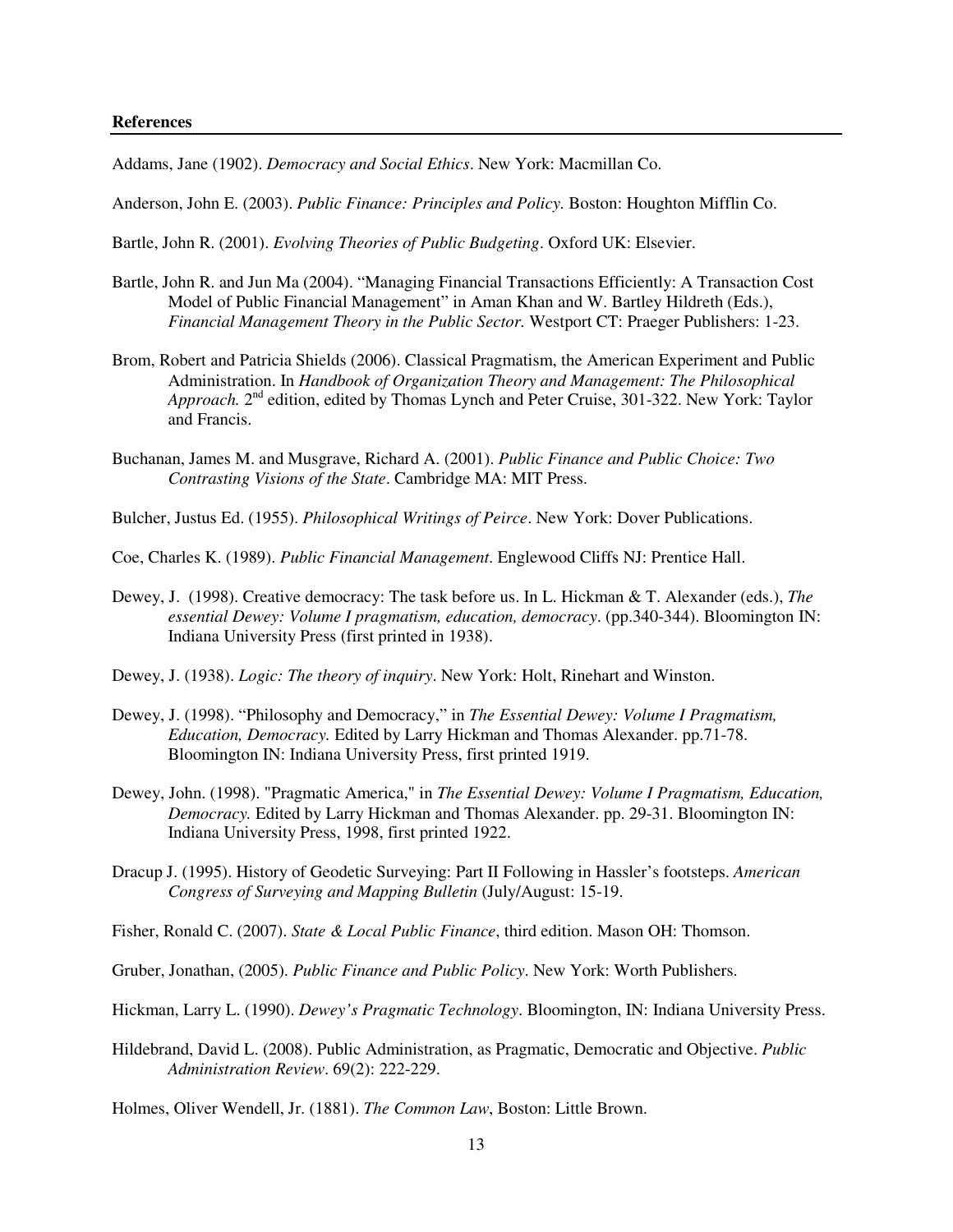- James, William. (1907). *Pragmatism: A New Name for Some Old Ways of Thinking*. Cambridge, MA: The Riverside Press.
- Khan, Aman and Hildreth, W. Bartley (2002). *Budget Theory in the Public Sector*. Westport CT: Westwood.
- Levy, John M. (1995). *Essential Microeconomics for Public Policy Analysis*. Westport CT: Praeger Publishers.
- Miller, Hugh. (2004). Why Old Pragmatism Needs an Upgrade. *Administration & Society*, *36*(2), 243- 249.
- Miller, Hugh. (2005). Residues of Foundationalism in Classical Pragmatism. *Administration & Society*, 37Mueller, Dennis C. (2003) *Public Choice III*. New York: Cambridge University Press

Musgrave, Richard (1959). *The Theory of Public Finance*. New York: McGraw-Hill.

- Musgrave, Richard and Musgrave, Peggy (1973). *Public Finance in Theory and Practice*. New York: McGraw Hill.
- Patterson, Edwin W. (1953). *Jurisprudence: Men and Ideas of the Law*. Brooklyn: The Foundation Press.
- Peirce, Charles Sanders (1955a) The fixation of belief. In Justus Buchler, *Philosophical Writings of Peirce*. Pp. 5-22. New York: Dover Publications, first printed 1877.
- Peirce, Charles Sanders (1955b) How to make our ideas clear. In Justus Buchler, *Philosophical Writings of Peirce*. Pp. 23-41. New York: Dover Publications, first printed 1878.
- Posner, Richard (1995). *Overcoming Law* Cambridge MA: Harvard University Press.
- Rosen, Harvey S. (1995). *Public Finance.* Chicago: Irwin.
- Reed, B.J. and John W. Swain (1997). *Public Finance Administration*, second edition. Thousand Oaks CA: Sage
- Schick, Alan (1966), "The Road to PBB: The Stages of Budget Reform," *Public Administration Review 26*, pp. 243-258.
- Seigfried, C. H. (1996*). Pragmatism and feminism: Reweaving the social fabric*. Chicago: University of Chicago Press.
- Shields, Patricia M. (1996). Pragmatism: Exploring Public Administration's Policy Imprint. *Administration & Society*, *28*(4), 390-411.
- Shields, Patricia M. (1998). Pragmatism as Philosophy of Science: a Tool for Public Administration. *Research in Public Administration* 4: 195-226.
- Shields, Patricia M. (2003). The Community of Inquiry: Classical Pragmatism and Public Administration. *Administration & Society*, *35*(5), 510-538.